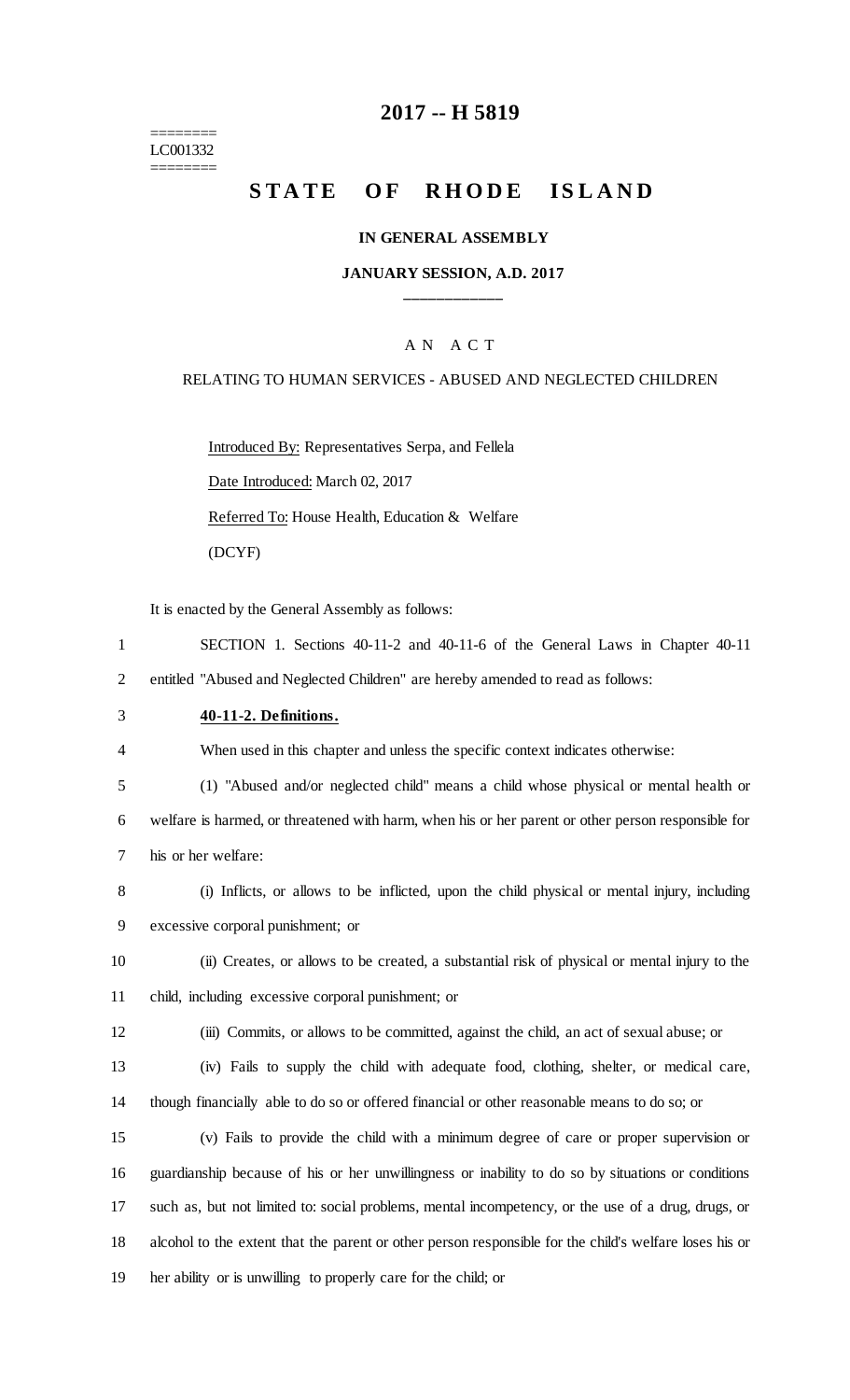(vi) Abandons or deserts the child; or

 (vii) Sexually exploits the child in that the person allows, permits, or encourages the child to engage in prostitution as defined by the provisions in § 11-34.1-1 et seq., entitled "Commercial Sexual Activity"; or

 (viii) Sexually exploits the child in that the person allows, permits, encourages, or engages in the obscene or pornographic photographing, filming, or depiction of the child in a setting that taken as a whole, suggests to the average person that the child is about to engage in, or has engaged in, any sexual act, or that depicts any such child under eighteen (18) years of age performing sodomy, oral copulation, sexual intercourse, masturbation, or bestiality; or

 (ix) Commits, or allows to be committed, any sexual offense against the child as such sexual offenses are defined by the provisions of chapter 37 of title 11, entitled "Sexual Assault", as amended; or

 (x) Commits, or allows to be committed, against any child an act involving sexual penetration or sexual contact if the child is under fifteen (15) years of age; or if the child is fifteen (15) years or older, and (1) force or coercion is used by the perpetrator, or (2) the perpetrator knows, or has reason to know, that the victim is a severely impaired person as defined by the provisions of § 11-5-11, or physically helpless as defined by the provisions of § 11-37-6.

(2) "Child" means a person under the age of eighteen (18).

 (3) "Child protective investigator" means an employee of the department charged with responsibility for investigating complaints and/or referrals of child abuse and/or neglect and institutional child abuse and/or neglect.

(4) "Department" means department of children, youth and families.

 (5) "Educational program" means any public or private school, including boarding schools, or any home-schooling program.

 (6) "Health care provider" means any provider of health care services involved in the delivery or care of infants and/or care of children.

27  $(6)(7)$  "Institution" means any private or public hospital or other facility providing medical and/or psychiatric diagnosis, treatment, and care.

 $(7)(8)$  "Institutional child abuse and neglect" means situations of known or suspected child abuse or neglect where the person allegedly responsible for the abuse or neglect is a foster parent or the employee of a public or private residential child-care institution or agency; or any staff person providing out-of-home care or situations where the suspected abuse or neglect occurs as a result of the institution's practices, policies, or conditions.

(8)(9) "Law-enforcement agency" means the police department in any city or town and/or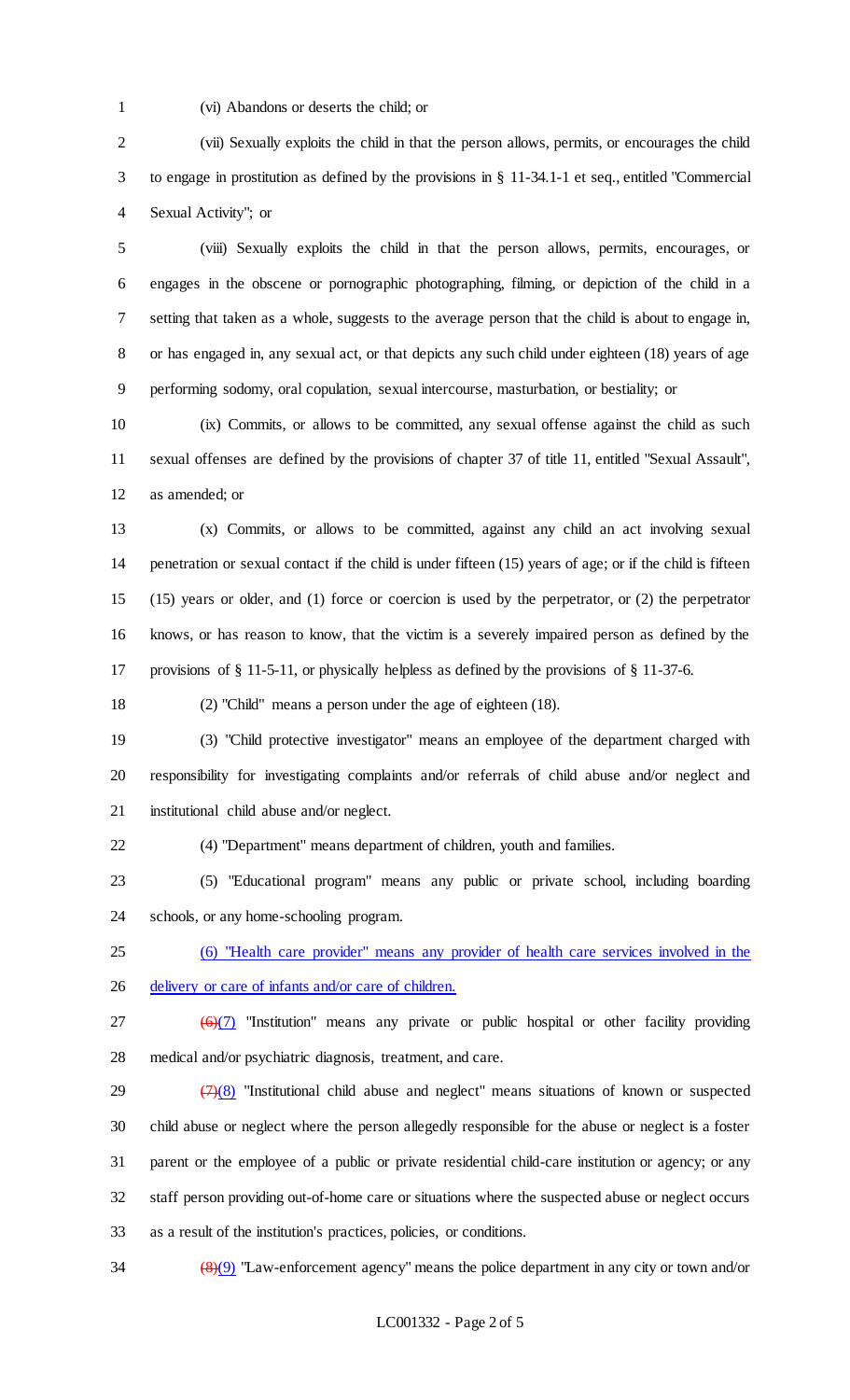the state police.

 $(9)(10)$  "Mental injury" includes a state of substantially diminished psychological or intellectual functioning in relation to, but not limited to, such factors as: failure to thrive; ability to think or reason; control of aggressive or self-destructive impulses; acting-out or misbehavior, including incorrigibility, ungovernability, or habitual truancy; provided, however, that the injury must be clearly attributable to the unwillingness or inability of the parent or other person responsible for the child's welfare to exercise a minimum degree of care toward the child.

 $\left(\frac{(10)(11)}{2}\right)$  "Person responsible for child's welfare" means the child's parent; guardian; any individual, eighteen (18) years of age or older, who resides in the home of a parent or guardian and has unsupervised access to a child; foster parent; an employee of a public or private residential home or facility; or any staff person providing out-of-home care (out-of-home care means child day care to include family day care, group day care, and center-based day care). Provided, further, that an individual, eighteen (18) years of age or older, who resides in the home of a parent or guardian and has unsupervised access to the child, shall not have the right to consent to the removal and examination of the child for the purposes of § 40-11-6.

 (11)(12) "Physician" means any licensed doctor of medicine, licensed osteopathic physician, and any physician, intern, or resident of an institution as defined in subdivision (6).

 (12)(13) "Probable cause" means facts and circumstances based upon as accurate and reliable information as possible that would justify a reasonable person to suspect that a child is abused or neglected. The facts and circumstances may include evidence of an injury, or injuries, and the statements of a person worthy of belief, even if there is no present evidence of injury.

 $\frac{(13)(14)}{22}$  "Shaken-baby syndrome" means a form of abusive head trauma, characterized by a constellation of symptoms caused by other than accidental traumatic injury resulting from the violent shaking of and/or impact upon an infant or young child's head.

 **40-11-6. Report by physicians of abuse or neglect. Report by physicians and health care providers of abuse or neglect.**

27 (a) When any physician, or duly certified registered nurse practitioner, or other health 28 care provider is involved in the delivery or care of infants born with or identified as being 29 affected by substance abuse or withdrawal symptoms resulting from prenatal drug exposure, or a 30 fetal alcohol spectrum disorder, or has cause to suspect that a child brought to him or her or coming to him or her for examination, care, or treatment, is an abused or neglected child as defined in this chapter, or when he or she determines that a child under the age of twelve (12) years is suffering from any sexually transmitted disease, he or she shall report the incident or cause a report thereof to be made to the department as provided in subsection (b).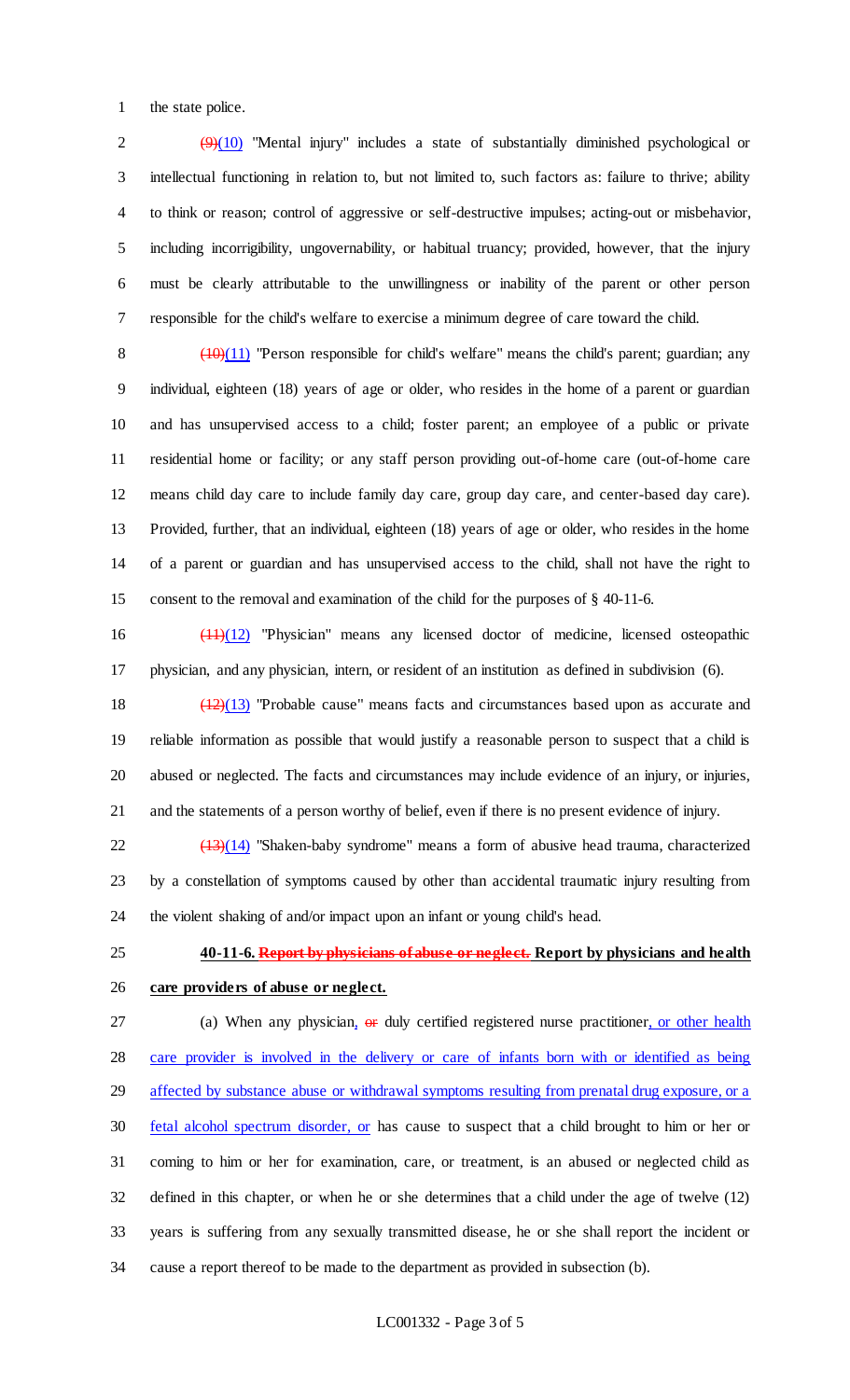(b) An immediate oral report shall be made by telephone or otherwise, to both the department and law enforcement agency, and shall be followed by a report, in writing, to the department and law enforcement agency explaining the extent and nature of the abuse or neglect the child is alleged to have suffered.

 (c) The department, upon receipt of such a report by a person other than a physician or duly certified registered nurse practitioner alleging that a child has been physically abused, shall investigate the report, and if the investigation reveals evidence of injury or that the child has been the victim of sexual abuse, the department shall have the child examined by a licensed physician or duly certified registered nurse practitioner. Any child protective investigator shall, with or without the consent of the parent or other person responsible for the child's welfare, have the right to remove the child from the place where the child may be to secure the examination required by this subsection. Upon completion of the examination, it shall be mandatory for the physician or duly certified registered nurse practitioner to make a written report of his or her findings to the department.

 (d) The department shall promulgate rules and regulations to implement the provisions of this section.

SECTION 2. This act shall take effect upon passage.

#### ======== LC001332 ========